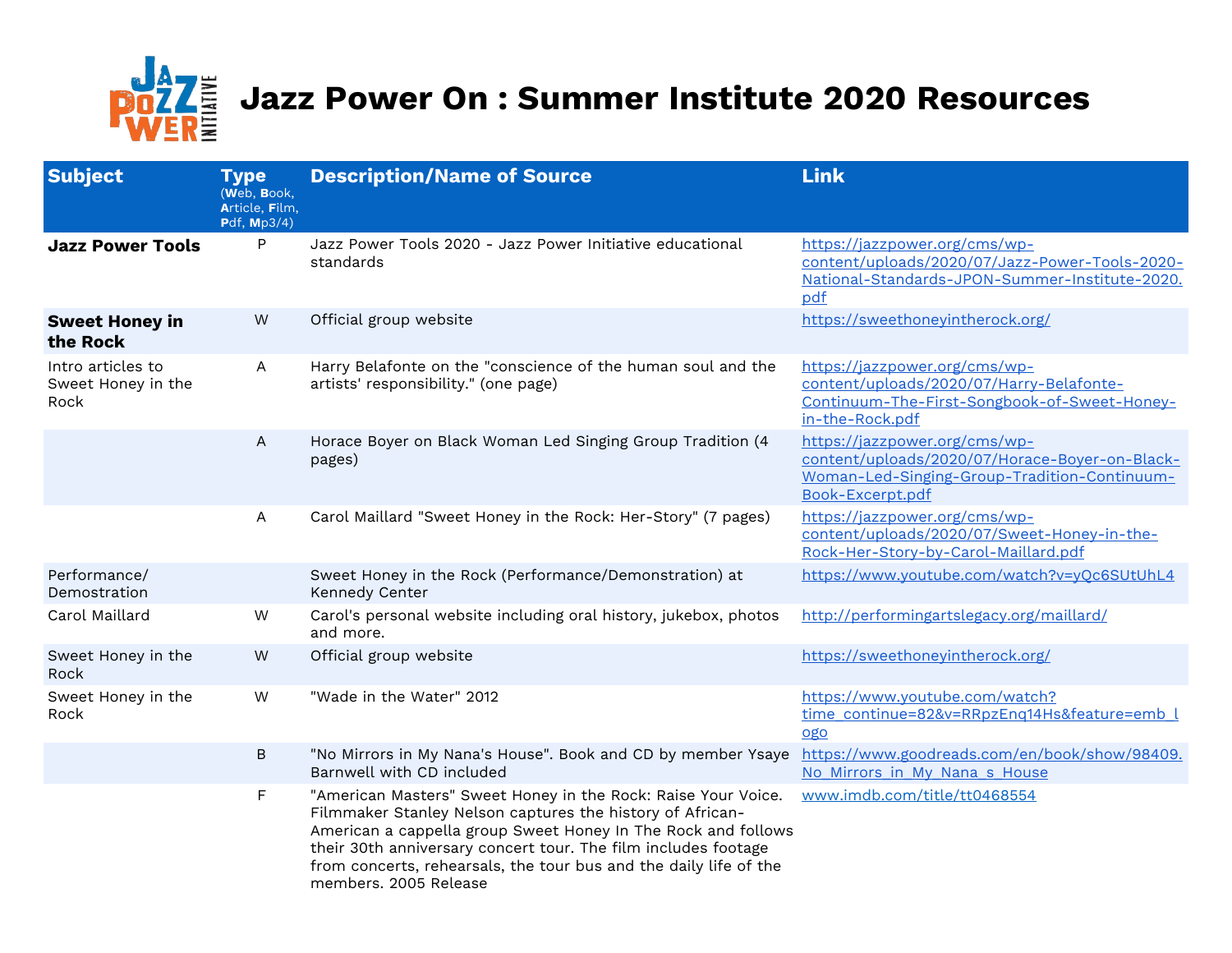

## **Pozz** Jazz Power On : Summer Institute 2020 Resources

| <b>Subject</b>                                    | <b>Type</b><br>(Web, Book,<br>Article, Film,<br>Pdf, Mp3/4) | <b>Description/Name of Source</b>                                                                                                                                              | <b>Link</b>                                                                                                                         |
|---------------------------------------------------|-------------------------------------------------------------|--------------------------------------------------------------------------------------------------------------------------------------------------------------------------------|-------------------------------------------------------------------------------------------------------------------------------------|
| Lyrics                                            | P                                                           | Song Lyrics - "Sister Rosa" by the Neville Brothers                                                                                                                            | https://jazzpower.org/cms/wp-<br>content/uploads/2020/07/Sister-Rosa-LYRICS.pdf                                                     |
| <b>Online Teaching</b>                            | A                                                           | "Sorry Not Sorry: Online Teaching Is Here to Stay" by Flower<br>Darby                                                                                                          | https://community.chronicle.com/news/2364-<br>sorry-not-sorry-online-teaching-is-here-to-stay?<br>cid=VTEVPMSED1                    |
| <b>Jazz Music and</b><br><b>Dance</b>             | W                                                           | Jazz Music and Dance History presented by Eli Yamin and<br>Shireen Dickson at Jazz Power ON Institute 2020                                                                     | https://youtu.be/3B1vrW33Qlo                                                                                                        |
|                                                   | F                                                           | Bundle of Blues by Duke Ellington, Florence Hill, Bessie Dudley<br>(Cotton Club). 1933                                                                                         | https://youtu.be/5t_D0RQU_Hw                                                                                                        |
|                                                   | F.                                                          | All God's Chillun Got Rhythm from A Day At the Races with Duke https://youtu.be/SACufKWTV60<br>Ellington Orchestra featuring Ivie Anderson and Whitey's Lindy<br>Hoppers. 1937 |                                                                                                                                     |
|                                                   | F.                                                          | "Hot Chocolate" (Cottontail) with Duke Ellington Orchestra<br>featuring Ben Webster. 1941                                                                                      | https://youtu.be/PvU48WBP3hc                                                                                                        |
|                                                   | F                                                           | Dianne McIntyre and Lester Bowie/Brass Fantasy, Invincible<br>Flower, 1998.                                                                                                    | https://danceinteractive.jacobspillow.org/dianne-<br>mcintyre-lester-bowie/invincible-flower/                                       |
|                                                   | A                                                           | The Swinging, Jamming Musical Charms of 1940s Soundies. 2020                                                                                                                   | https://nyti.ms/2AtDRGx                                                                                                             |
|                                                   | B                                                           | Jazz Dance: The Story Of American Vernacular Dance. by<br>Marshall and Jean Stearns (1994)                                                                                     | https://books.google.<br>com/books/about/Jazz Dance.html?<br>id=tGa1AAAAIAAJ                                                        |
| <b>African American</b><br><b>Arts Aesthetics</b> | Α                                                           | "Characteristics of Negro Expression" by Zora Neale Hurston.<br>1933                                                                                                           | https://genius.com/Zora-neale-hurston-<br>characteristics-of-negro-expression-annotated                                             |
| Dance                                             | B                                                           | Black Performance Theory - Thomas F. DeFrantz and Anita<br>Gonzalez, ed. (2014)                                                                                                | https://read.dukeupress.<br>edu/books/book/297/Black-Performance-Theory                                                             |
| <b>Instrumental Music</b>                         | A                                                           | "Jazz Culture and Swing Rhythm" by Eli Yamin (Chamber Music<br>America Magazine)                                                                                               | https://jazzpower.org/cms/wp-<br>content/uploads/2020/07/Jazz-culture-and-<br>Swing-Rhythm-by-Eli-Yamin.pdf                         |
| <b>Downloads from</b><br>the Institute            | P                                                           | Breakout Rooms Exercise - Potato Chips.pdf                                                                                                                                     | https://jazzpower.org/cms/wp-<br>content/uploads/2020/07/JPON-Summer-<br>Institute-2020-Supplemental-Materials-Potato-<br>Chips.pdf |